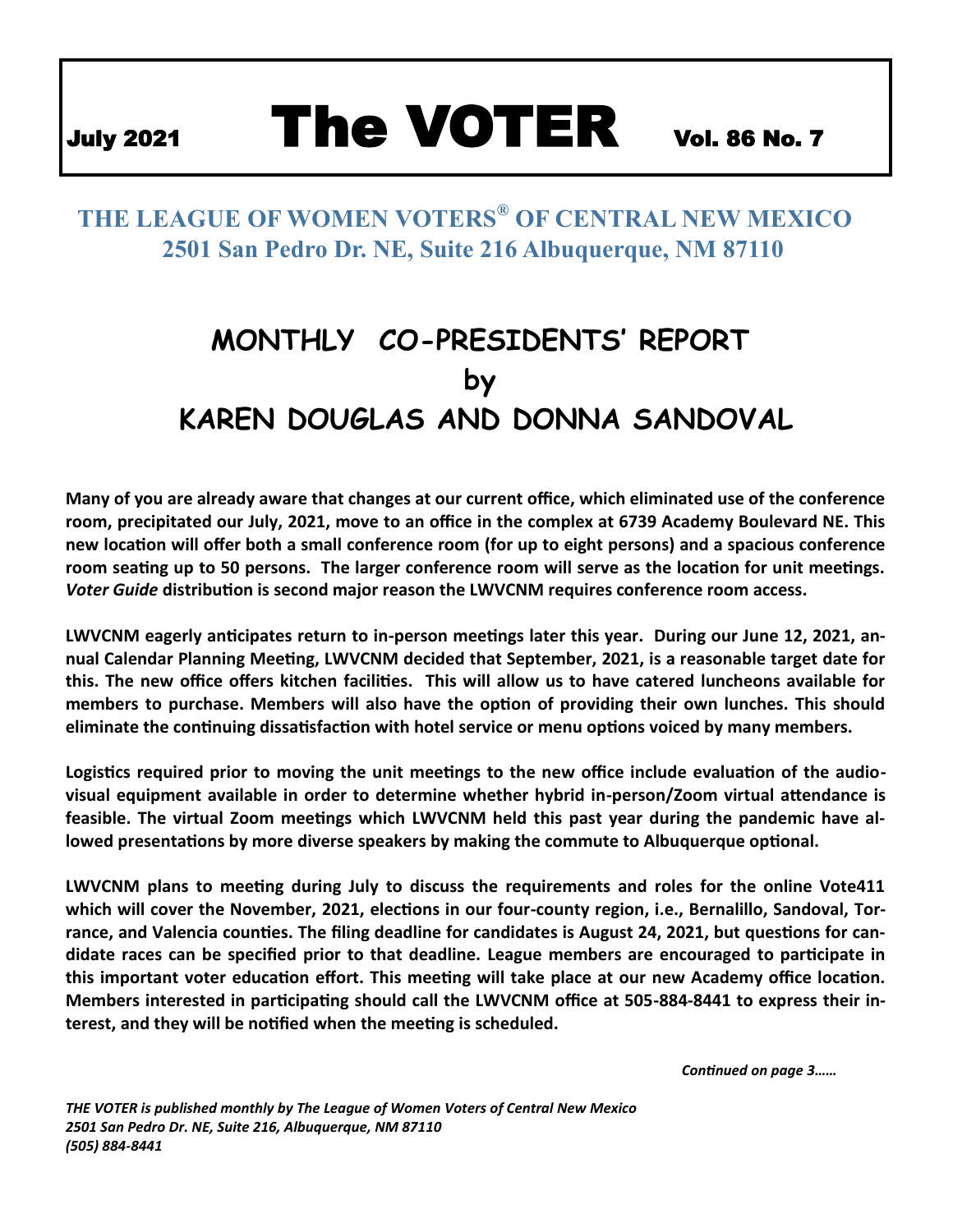#### *LWVCNM Leadership*

*Co-Presidents:* **Karen Douglas Donna Sandoval**

*1st Vice President/ Vote411.org:* **Vacant**

*2nd Vice President/ Membership:* **Cassandra Spacek**

*3rd Vice President/Program:* **Jennifer Black**

*4th Vice President/ Development Committee Chair:* **Vacant**

> *Treasurer:* **Denise Blood**

*Secretary:* **Ashley Benning**

*Voter Services Chair:* **Cyprian Devine-Perez**

*Voter Guide Distribution:* **Lani Desaulniers**

*Sustainability/Climate Change:* **Jeanne Logsdon**

*Office Manager/Webmaster/ Zoom Host:* **Starlyn Brown**

**Advocacy Team/Observer Corps: Alan Ramos**

### **LEAGUE CALENDAR**

**All of the following are Zoom meetings. Members will receive invitations on the LWVCNMTopics listserv. Anyone who does not receive an invitation can email president@lwvcnm.org. If you need help with Zoom, please reach out to our Zoom host, Starlyn Brown, at sbrown@unm.edu.**

**July 8—Monthly meeting at noon: APD Forward (Speaker: Dr. James Ginger, Independent Monitor for the DOJ Consent Decree)**

**August 12—Monthly meeting at noon: Think New Mexico (Speaker: Fred Nathan, Executive Director) September 9—Monthly meeting at noon: Voter Education, Part** 

**The deadline for the monthly Voter remains the 15th of each month. Articles and pictures are always welcome.** 

**LWVCNM Observer Report Summaries of May and June City of Albuquerque Mental Health Response Advisory Committee (MHRAC) Meetings**

*May 18, 2021, 5-7 p.m.*

**One**

**Significant issues addressed during this session:**

- **New Gateway Centers Update—Lisa Huval, of CABQ Family & Community Services—Staff have been holding outreach meetings in the community to discuss the scope of services to be provided at the recently purchased Gibson facility (formerly Lovelace Hospital; 50,000 sq. ft.). Current plans include providing a hub for health and behavioral services for the community as well as respite care and emergency shelter for homeless individuals.**
- **Hospital Meeting Update—Lt. J. Gonzales, APD, plus staff from the Crisis Intervention Unit and Albuquerque Fire and Rescue, met with behavioral health staff at Kaseman Presbyterian Hospital to address policies for dropping off**

*Continued on page 3*

**OFFICE HOURS Closed until further notice due to Covid concerns.**

*The VOTER Editor:* **Anne Pierce-Jones apiercejones@outlook.com**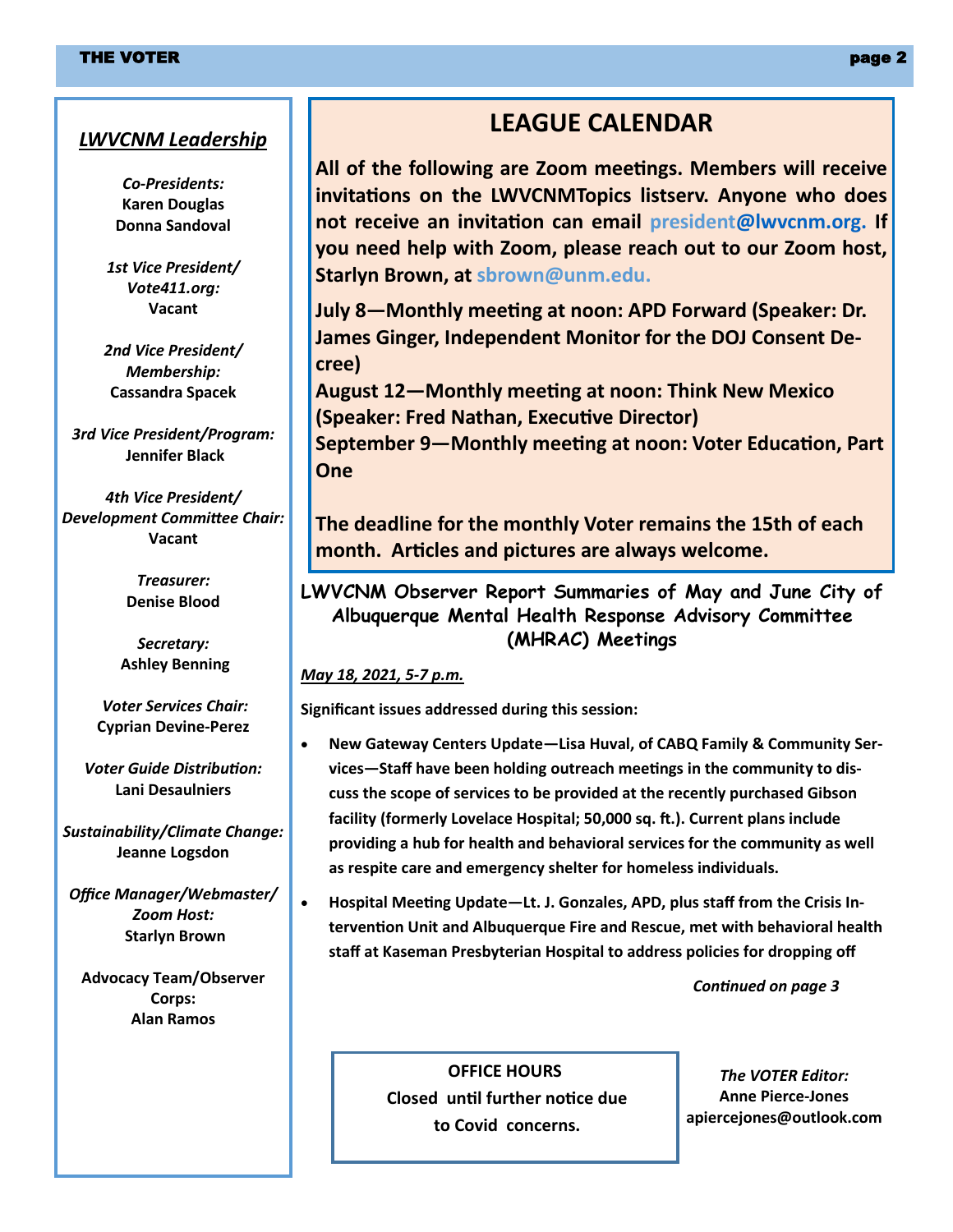#### **CO-PRESIDENTS' MONTHLY REPORT, continued from page 1….**

**WE WANT YOU—to be a member of the League of Women Voters of Central New Mexico!!!**

**We want to welcome younger workers to our League. Diversity in our membership is essential for LWVCNM to continue to thrive. Over the coming year, we will be selecting different meeting locations and times in order to accommodate those in the workforce. If you have suggestions for locations that would be convenient for a large number of potential League members, please contact us. (Karen Douglas: email ug90t@unmalumni.com; phone 505-263-32297 or Donna Sandoval: email donnamsandoval@aol.com; phone 505-463-0014**) **If you have never attended a League meeting, or if you know of someone who may be interested, we would love to have you come to our events. We need your input and participation in the LWVCNM!**

#### **CABQ MHRAC Meeting Observer Report Summaries, continued from page 2…**

**Clients for emergency psychiatric services. The need for better communication at the time of hand-off between officers and medical staff was identified. Law enforcement officers currently have three options for these transports: Kaseman, Lovelace, and UNM.**

*June 15, 2021, 5-7 p.m.*

**Significant issues addressed during this session:**

- **Lt. Cmdr. Emily Jaramillo reported on Behavioral Health transport by Albuquerque Fire & Rescue (AFR). A new policy was approved permitting AFR transport for behavioral health services as an alternative to police transport in situations where there is not a safety issue.**
- **Albuquerque Community Safety (ACS) Dept.—Jasmine Desiderio, new Deputy Director, gave an update on plans for staff training in the newly formed department. MHRAC board members will review training protocols and materials.**
- **Gateway Center Update—Lisa Huval, Deputy Director of Housing & Homelessness, reported on plans for services at Gibson Health Hub. Additional community meetings have been held, and a workgroup with service providers and neighborhood representatives has been created. Operational planning will address safety, entrance/exits, and overnight occupancy. Conditional Use Zoning approval will be required. City Councillor Pat Davis has proposed an ordinance limiting the number of shelter beds to 30. Multiple attendees expressed concerns that this cap would limit the capacity of the center to provide shelter for families and respite care for medically fragile individuals. Further information can be found on the Gateway Center webpage.**
- **Crisis Intervention Training for APD—Lt. Matt Dietzel of APD reported on the status of Enhanced Crisis Intervention Training (ECIT) for field officers. Currently 42% of the force has had this training. Recent review of responses to behavioral health calls revealed that 65% of those calls included an officer with ECIT training.**
- **Emergency Communication Center (ECC)—Erika Wilson, Director—New protocols for dispatch from 911 calls are being developed to define which calls will be directed to the ACS Department. They will be dispatched with/without coresponse by APD or AFR to calls involving inebriation, homelessness, addiction, and mental health. The State of New Mexico is also preparing to launch the "988" Suicide Prevention Hotline in July, 2022, so additional coordination will likely be required.**
- **Monthly meetings every third Tuesday, open to the public. Next meeting: July 20, 2021, from 5 to 7 p.m.**

**—Submitted by Lani Desaulniers**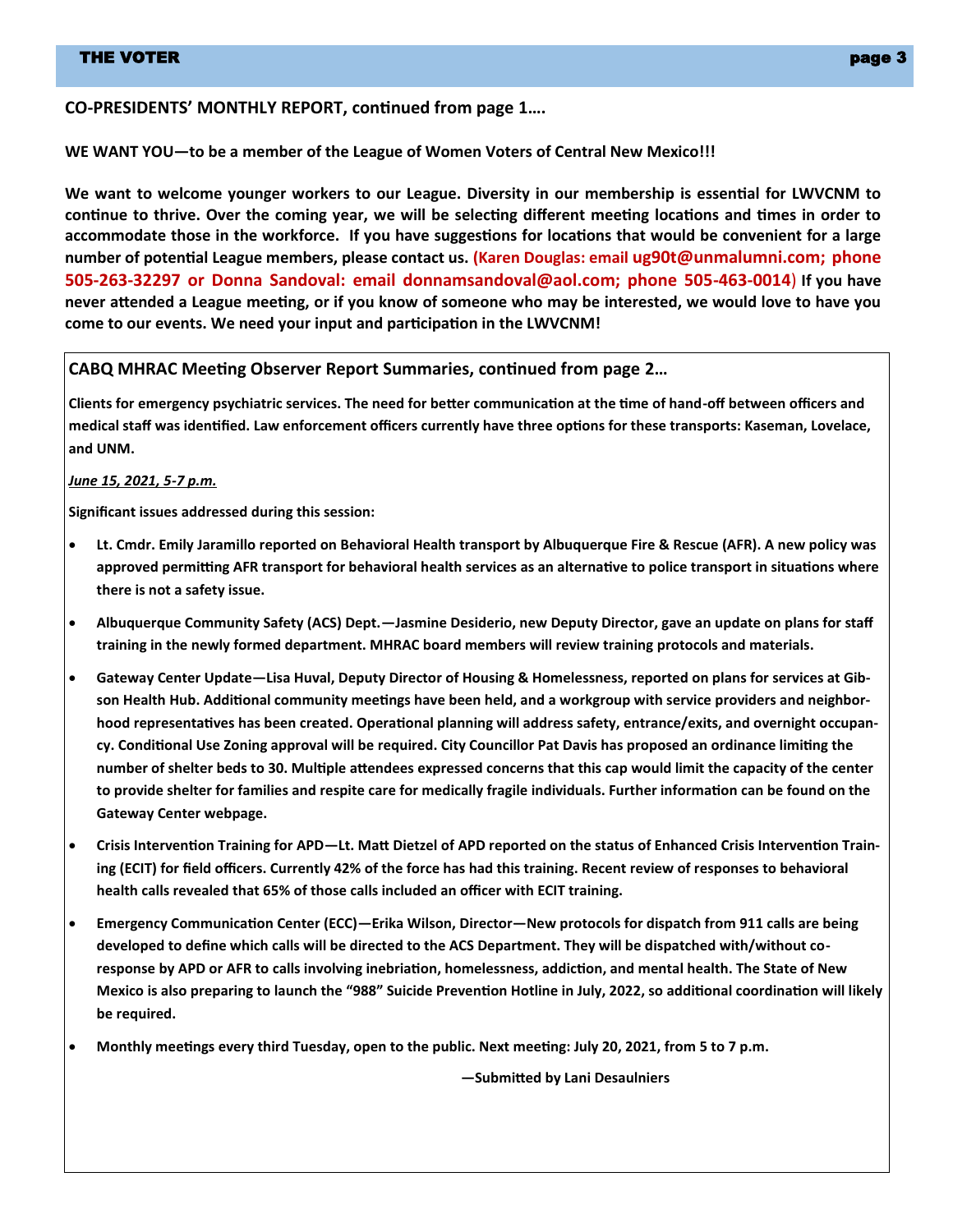# **A Preliminary Look at the Program Calendar: August, 2021 through September, 2022**

**A calendar planning meeting was held on Saturday, June 12, to discuss topics for the upcoming program year. Below are the topics tentatively scheduled by the fifteen meeting participants. This is a program roadmap. Topics may shift as the year progresses. When we leave the Zoom-only environment, additional programs/unit meetings may be added back into this monthly schedule.**

**Until we are settled into the new office and have a better understanding of the new conference room's meeting technology for a hybrid meeting format (combination of Zoom and in-person),** *we will plan on staying Zoom-only through September.*  **The conference room will seat 50 people. This may allow us to hold our monthly meetings at the new office facility. We will keep you updated as the move progresses and we settle into the new office.**

**Thursday, August 12, noon—Think New Mexico—a results-oriented think tank whose mission is to improve the lives of all New Mexicans, especially those lacking a strong voice in the political process.**

• **Confirmed Speaker: Fred Nathan, Executive Director**

**Thursday, September 9, noon—Voter Education, Part One**

• **Proposed Speaker: Board of Education/County Clerk's Office**

**Thursday, October 14, noon—Voter Education, Part Two**

• **Proposed Speaker: Panel representing a selection of municipal bodies with candidates in the November election, i.e., APS Board of Education, CNM Board of Education, Water Districts**

**Wednesday, November 10, noon—Consumer Fraud/Identity Theft**

• **Proposed Speaker: Representative from Attorney General's Office or APD**

**Thursday, December 9, noon—Priority legislative issues, highlights of first Senate term**

• **Proposed Speaker: The Honorable Ben Ray Lujan, U.S. Senator, or another Federal legislator, based on availability**

**Thursday, January 13, noon—A New Year of Advocacy: The League's State Legislative Advisory Agenda and An Update on Redistricting**

• **Proposed Speaker: Dick Mason, League of Women Voters of New Mexico Action Chair**

**Thursday, February 10, noon—Homelessness/Affordable Housing Issues**

**Thursday, March 10, noon—Let the Sunshine In: Ethics and Government Transparency**

**Thursday, April 14, noon—Earth Day Month/Focus on Climate/Environmental Issue(s)**

**Saturday, May ??? —Annual Meeting (Date TBD). Decided to hold off on proposed topic/speaker, as relevant topics "reveal" themselves as the date draws nearer.**

**Thursday, July 14, noon—Focus on Proposed Constitutional Amerdment, Permanent Funding for Childhood Education via the Land Grant Permanent Fund**

**Thursday, August 11, noon—***Vote ER,* **Healthcare-based Voter Registration**

**Thursday, September 8, noon—Engaging the Youth/Young Adult Voter**

**Watch upcoming issues of** *The Voter* **and** *Topics* **Announcements for confirmed program descriptions and speakers...and, hopefully, we will be seeing you in person soon.**

**Submitted by Jennifer Black**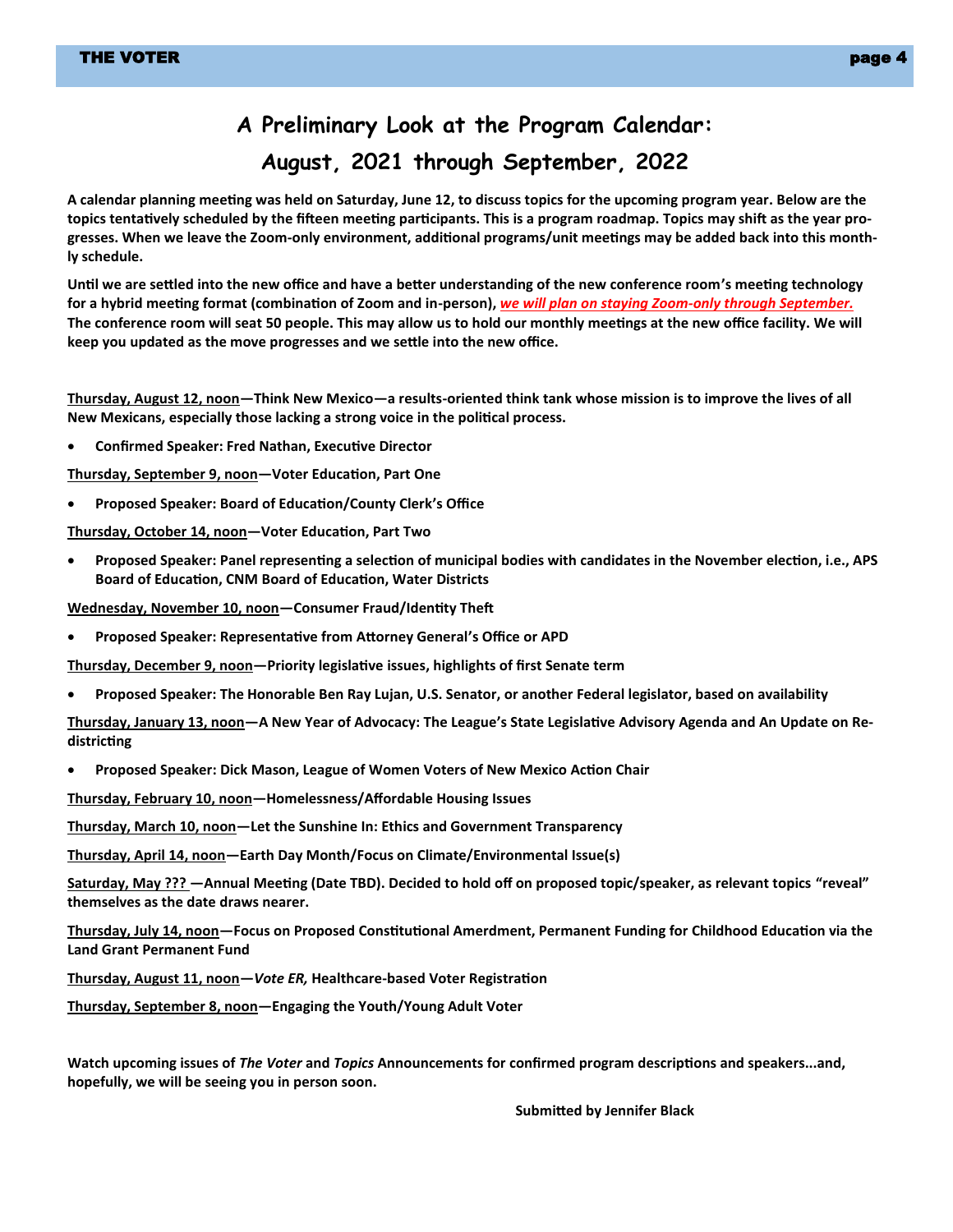### **Learning about Albuquerque's 2021 Climate Action Plan**

**At the April 2021 LWVCNM monthly lunch meeting, Albuquerque's Sustainability Officer Kelsey Rader told us that the City's Climate Action Plan (CAP) would be presented on Earth Day, April 22. Well, that day came and went with very little attention given to the updated plan in the media. I recently contacted Kelsey Rader to ask about next steps in implementing the CAP. She is working with various City departments this summer and expects to hold a public meeting on implementation in August or September.**

**In anticipation of this public meeting and also to provide context for the specific strategies in the CAP that will be covered in future issues of** *The Voter***, here are several important aspects of the process and guiding principles that help to explain the reasoning for certain strategies, priorities, and timelines.**

#### **Collaborative Process**

**The 19-member task force was selected to represent a diverse cross-section of the community. Meetings were facilitated by New Mexico First and held over a 6-month period with input and information provided from many sources. From an initial list of 130 strategies, the task force received feedback in public surveys and meetings and were able to narrow the number of strategies to 50. The strategies cover 6 categories: sustainable buildings; renewable energy; clean transportation; economic development; education and awareness; and climate-conscious neighborhoods and resources.** 

#### **Guiding Principles**

**An explicit concern about equity guided the work of the climate change task force, beginning with the criteria for selection of its members. In particular, a major effort was made to engage with representatives of "frontline" communities, which are defined as "communities that will be impacted 'first and worst' by the effects of climate change. These communities include Indigenous, Black and other communities of color, as well as communities of low-income and other groups that face greater exposure to pollution and climate hazards with more limited resources to respond." (Albuquerque's 2021 CAP, p. 8.)**

**To guide its work, the task force agreed upon the following five principles:**

- **1. Center all climate mitigating actions in communities with an explicit commitment to equity, inclusion, and accessibility. Decisions and action must be taken in partnership with, rather than on or for, frontline communities.**
- **2. Climate issues are interconnected, and Albuquerque must strive for and implement high-impact solutions that address multiple challenges with coordinated strategies.**
- **3. Move beyond policies that focus primarily on the role and responsibility of individuals and look at larger systemic issues.**
- **4. Protect and respect agricultural land and water use.**
- **5. Support state and other policies that strengthen the City of Albuquerque's commitment to social justice. (Albuquerque's 2021 CAP, p. 11.)**

**Future articles in** *The Voter* **will describe the strategies identified by the task force. Contact me if you would like to become involved in the LWVCNM's Environment & Natural Resources Committee.** 

**Submitted by Jeanne Logsdon, [jlogsdon@unm.edu,](mailto:jlogsdon@unm.edu) 505-710-3886**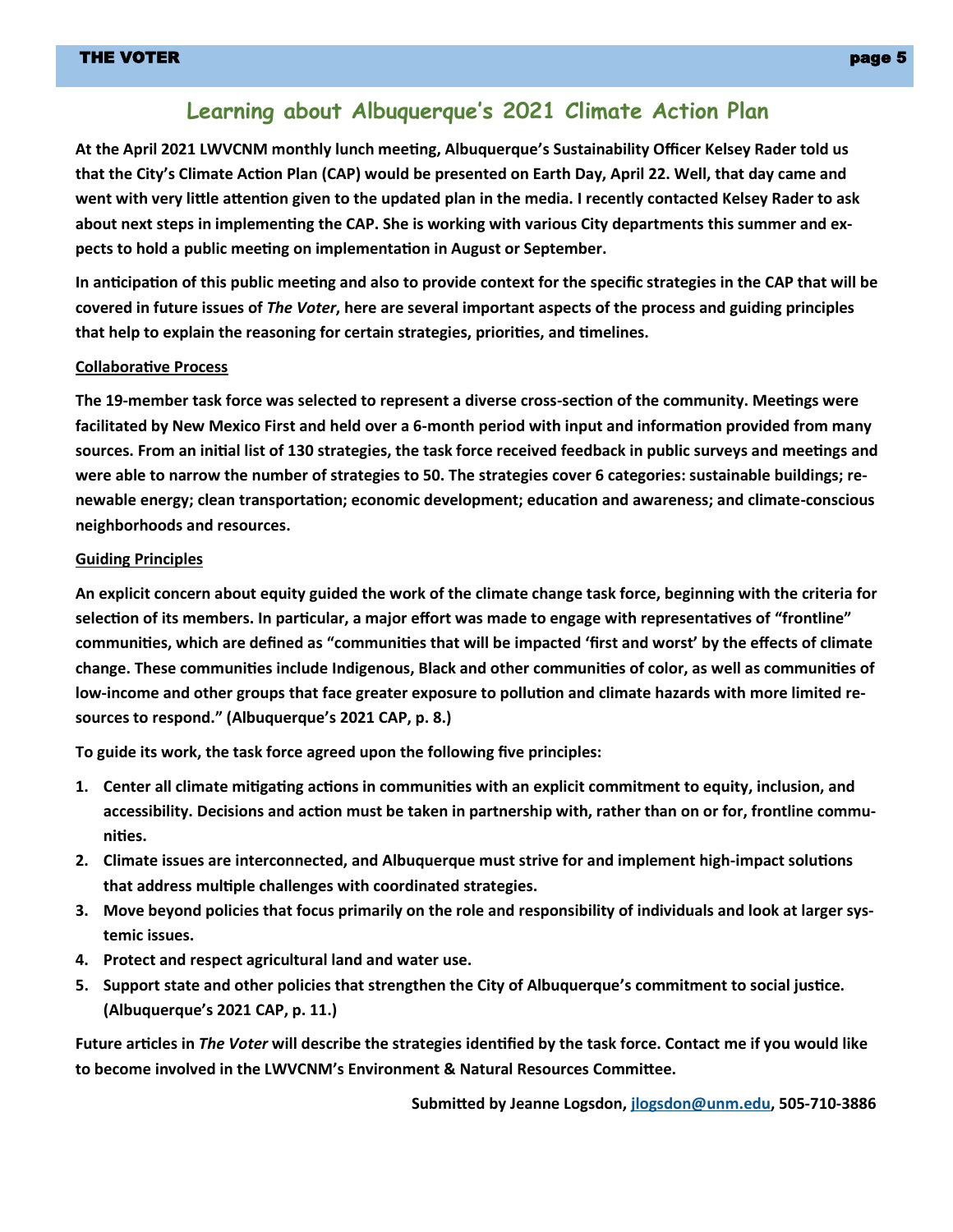

### **June 9, 2021, Federal Court Hearing Summary**

**(Transcripts from the full 8-hour hearing will be available in July, 2021.)**

**Judge Browning presided over the June 9, 2021, hearing evaluating the status of APD compliance with the 2014 DOJ Consent Decree. The Consent Decree (aka CASA, Court Approved Settlement Agreement) progress is detailed in quarterly reports by Independent Monitor (IM) Dr. James Ginger and his staff, with subsequent federal court hearing permitting parties in the case (DOJ—Civil Rights Division and US Attorney for New Mexico; City of Albuquerque/Albuquerque Police Department; and AMICI (Community Coalition, APD Forward, and McClendon Subclass). The Albuquerque Police Officers Association (APOA, the police union) usually present testimony also. Highlights during the past year in operational (field officers) compliance and training development and delivery were both insufficient. IM staff have held dozens of consulting Zoom advisory sessions permitting APD—using preferred methods of implementation.** 

**IMR 13 includes 196 recommendations which APD may implement or select alternate methods. APD Training Academy unavailability from Covid restrictions warranted issuance of a delayed schedule, but none was submitted by CABQ. The example offered by the IM was no APD Crowd Control traing, now more than three years overdue. Dr. Ginger noted that APD Deputy Chief was engaged in Civilian Police Oversight Agency Force Review Board (City Council appointees) decisions regarding UOF cases. Arrests were made during the reporting period with no probably cause, and multiple simultaneous force options were applied by officers against approved protocol. APD Internal Affairs processing of UOF cases was inadequate: 298 Level 2 and 3 (greater force which could cause injury or death; Level 2 force causes injury, expected to cause injury, or is reported by civilians) UOF cases due were not processed within the 90-day limitations, thus ruling out disciplilne of officers.** 

**During the IMR 12 quarterly reporting period, 60% of cases were not processed within time limitations. APD is now addressing the UOF case backlog for both completing investigations and imposing discipline. Investigations should evaluate other police officer violations with both aggravating and mitigating circumstancdes. Minor discipline is evaluated by Command sstaff at each of the six APD Commands; major discipline is imposed by the APD Chief or Deputy Chief. IM staff noted that APD mental health training was positive and the Mental Health Response Advisory Committee corrected issues from prior APD Crisis Intervention Teams.**

*US DOJ Civil Rights Division (P. Killibrew, JD):* **Following six years since CASA implementation, the recent regression in UOF improvements is very disappointing. DOJ suggested Contempt of Court or Receivership may be necessary if this pattern continues. DOJ instead imposed a second Stipulated Order for APD training deficiencies. Data are being collected, but not operationalized. DOJ recommendations in the December, 2020, federal hearing included centralization of investigations of excessive UOF.**

*US DOJ/US Attorney for New Mexico (E. Martinez, JD):* **Reorganizing Community Policing Councils under the CPOA was an improvement from prior reporting to APD. APD Internal Affairs (IA) Professional Standards Division is doing well in investigation conduct, but not in applying discipline. Officer resistance to serving in IA roles should emphasize that IA experience prepares officers for promotion by improving knowledge of standard operating procedures, systems, report writing, and conducting investigations. Police officers should be able to expect fair, consistent discipline.**

*CABQ (Sarita Nair/CAO & L. Van Meter, JD, & E. Aguilar, JD):* **IMR 13 reporting period was prior to the Spring, 2021, hire of S. Stanley, Superintendent of Police Reform, whose responsibilities include APD Internal Affairs and the APD Academy. APD dep**uty chiefs now devote 40% of their schedules to the CPOA Force Review Board. No additional time is available. The new Albu**querque Community Safety Department (ACS) now takes 911 calls not requiring officers and mental/behavioral health calls, offering police more time to address violent crime. Former APD Chief Geier was still in office during early IMG 13 reporting**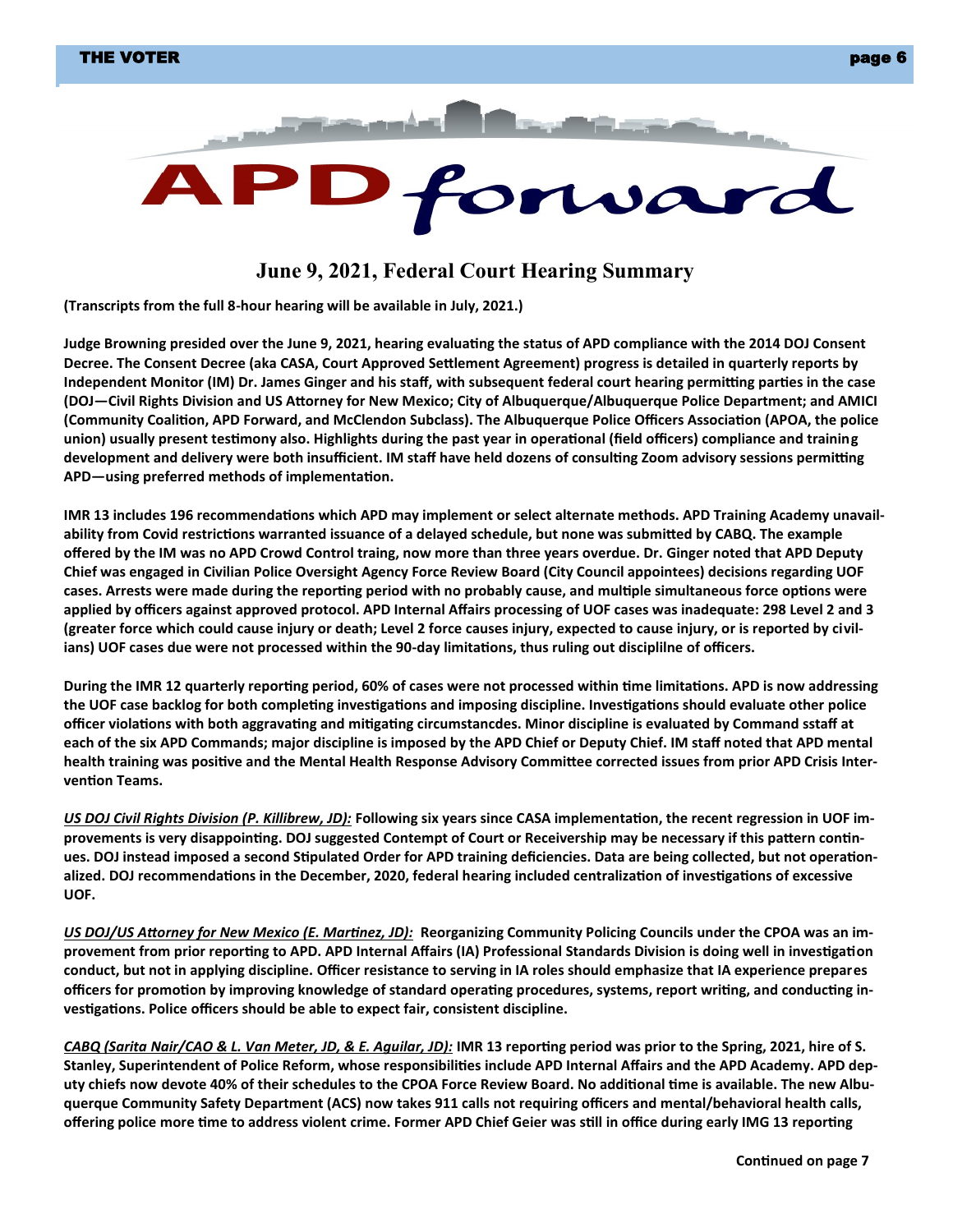#### **APD Forward, continued from page 6…**

**Period. On-Body Recording Device (OBRD, body cameras) compliance improved to 90%. The APD Performance Management Unit collects and evaluates data and completed 6,200 inspections in 2021. The CPOA Force Review Board is now fully staffed by nine civilians. Prior vacancies limited evaluation of UOF cases. Covid restrictions prevented Acaemy training courses from being delivered. The External Force Investigation Team required by the earlier DOJ Stipulated Order is now selecting the Director. CABQ indicated IMR 13 language was unnecessarily inflammatory.**

*APD (Chief H. Medina & Deputy Chief Garcia):* **During 2021 there have been 54 homicides to date (26 as of this date in 2020) and 119 shootings to date in 2021. A new APD Academy Director and Curriculum Director have now been hired. The new APD Ambassador Program outreach to communities with historically poor police relations or previously unheard concerns will promote diversity among APD. Ambassadors are all officers who volunteer for this collateral assignment. Police officers should expect fair and equitable discipline. The 2021 Stipulated Order External Force Investigation Team (EFIT) required 25 IA Investigators. Temporary Commander Lower was assigned to supervise all Internal Affairs officers, but all lieutenants left. PAD dedicates four detectives daily, but six investigative detectives left. There are five of nine openings since January, 2021. Newly assigned investigators have no prior experience and require training.** 

*APD Superintendent of Police Reform (S. Stanley):* **264 APD personnel have been infected with Covid; 191 were officers. Nine of 11 APD Internal Affairs positions were vacant; five remain so, thus resulting in the backlog of investigations. Categorizing UOF levels is sometimes difficult, as applying a taser (usually Level 2) three times may cause death (Level 3). UOF and Misconduct cases are separately investigated when both may sometimes apply. To date in 2021, APD Internal Affairs completed 17 UOF investigations and 51 Misconduct case investigations.** 

*APOA (J.D'Amato, JD, & S. Willoughby):* **Judge Browning addressed the recent APOA "Crime Matters More" campaign, noting city resident responses overwhelmingly agree with this priority. As a result, Judge Browning decided that APOA should be considered among witnesses during the quarterly federal hearings. CPOA Force Review Board recommended discipline when an officer had never been trained on the policy. Officers need adequate training to recognize policy requirements. DOJ complaints regarding the APD Collective Bargaining Agreement (CBA) should be aware that the CBA does not address the 90-day disciplilnary deadline. Sixty officers left APD in 2018, 80 in 2020, and more than 100 have left to date in 2021. Investigation/ discipline backlog results fro CPOA Force Review Board staffing vacancies preventing meetings and decisions. Research & Polling (Sanderoff) results indicate that 84% of Albuquerque residents are more concerned about the high crime than about police reform. Seventy retired police officers joined APD 3 1/2 years ago and may again retire in July, 2021. APD officers are frustrated, as resources have been diverted from policing to compliance with CASA. Narcotics are tied to violent crime. APD now has only 5 narcotics officers. Covid had a major impact globally, also impacting APD, and should be accepted as justification for delays.** 

*AMICI (Community Coalition/A. Maestas, JD; APD Forward/G. Houseplan, JD; McClendon Subclass/P. Cubra, JD):* **Regression in compliance with CASA indicates deliberate indifference. There was a 35% decrease in compliance with CASA UOF paragraphs during IMR 13 period. Other police forces in the nation can both fight crime effectively and comply with Consent Decrees. Camden, New Jersey, was able both to comply with CASA and to reduce crime.**

*CPOA (E. Harness, Executive Director):* **CPOA Force Review Board has been fully staffed since June 10, 2021, and can now evaluate UOF cases. CABQ Office of Equity and Inclusion will now fill the Diversity position.**

**Submitted by Karen Douglas**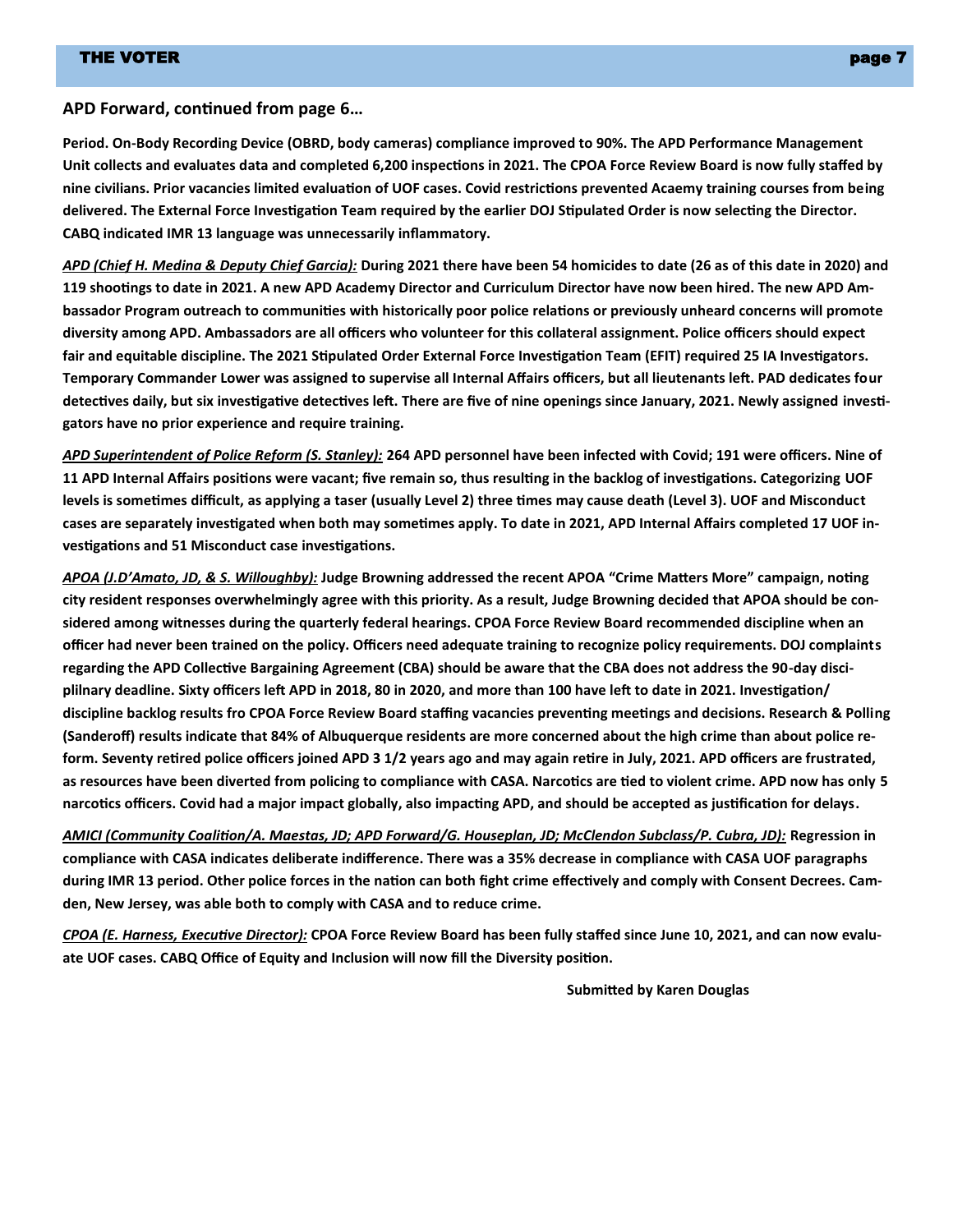## **Observer Report: Bernalillo County Commission Approves Major Tax Incentive for Flying J Truck Stop**

**The Bernalillo County Commission has approved, 3-2, a \$1.4 million gross receipts tax reimbursement to Pilot Travel Centers to pay for extension of water and sewer lines to the area of Broadway and Interstate 25. Pilot Travel Centers plans to build a Flying J Travel Center in this area at the southern tip of Bernalillo County. The Commission did not pass an impact fee waiver of nearly \$59,000 that the company had requested.**

**The economic development incentive was strongly pushed by Commissioner Steve Quezada as a project that will bring jobs to the South Valley area of Bernalillo County. The center is expected to create 75 jobs, most of them as part of a McDonald's restaurant that will be on site. Although the Commissioners approved the tax incentive, they noted publicly that this was done in spite of its contradicting County economic development department policies that require financial incentives to be used for high quality jobs.**

**The number and kind of businesses in the South Valley have raised environmental justice concerns at the County level because of the concentration of businesses with harmful air emissions.**

**It appears that the Pilot Travel Centers have not yet applied for an air quality permit, and this observer can find no evidence that they have applied for a zone change.**

**The League positions most directly relevant are the following:**

**A local LWVCNM Land Use statement: "Preservation of agricultural lands as such." The current land use of the area where the project will be located is agricultural.**

**————————————————————————————————————————————**

**A LWVNM Land Use statement: "Protect the quality of the environment for people at all economic development levels."**

**A LWVNM Good Government statement: "State and Local governments should provide timely and complete information to their constituents on current topics."**

**A LWVNM Air Quality statement: "The League supports programs that protect clean air."**

**Submitted by Karen Wentworth**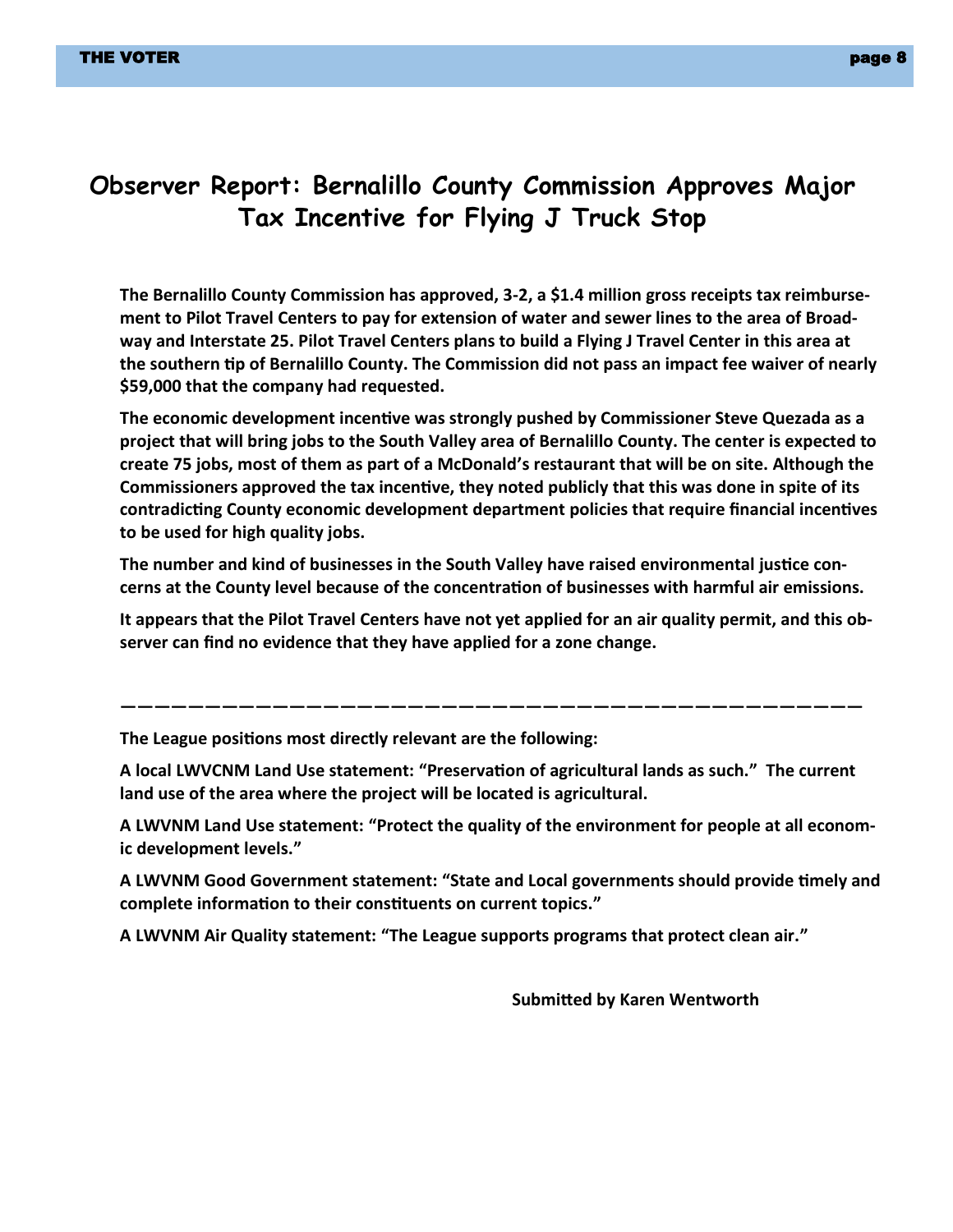### **Dr. James Ginger, Independent Monitor for the DOJ Consent Decree, to Address LWVCNM on July 8th**

**Dr. James Ginger, Independent Monitor for the Consent Decree between the City of Albuquerque and the US Department of Justice ("DOJ") concerning excessive police Use of Force ("UOF") will address the LWVCNM general meeting on Thursday, July 8th, at 12:00 noon (Zoom link to follow). Albuquerque has a Court Approved Settlement Agreement ("CASA", also known as "Consent Decree") with the US Department of Justice for APD excessive Use of Force ("UOF") that was enacted in November, 2014. Dr. Ginger has released 13 quarterly Independent Monitor** 



**Reports ("IMR"). The most recent was released May 2, 2021 and evaluated APD/CABQ compliance with the 276 measurable paragraphs of the 344 in the CASA. Federal Judge Browning supervises Dr. Ginger and usually convenes a Federal Hearing to review results; evaluate testimony by US DOJ Civil Rights Division and the US Attorney for New Mexico; AMICI (APD Forward, Community Coalition, and McClendon Subclass); CABQ Attorneys; and APD leadership. LWVCNM has been a coalition member of APD Forward since its inception in 2014.** 

**Dr. Ginger will discuss Problems, Issues, Needs, and Solutions to Court mandated police reforms across the nation, including settlement agreements/consent decrees addressing excessive UOF by police, based on his experience at LAPD, New Jersey State Police, and Pittsburg, PA—all agencies he has either monitored in the past or, as in the case of LAPD, has written the monitoring methodology for use by the parties in a DOJ police reform case.**

**Dr. Ginger is a former sworn police officer in Evansville, Indiana. He earned his Ph.D. in Public Administration at Virginia Tech in 1984. His dissertation dealt with response modalities for international terrorism using boundary spanning, and "informal" organizations. He has served as the monitor in three police jurisdictions since the late 1990s—Pittsburg, PA; New Jersey State Police; and Albuquerque, NM. He also wrote the monitoring methodology for the Los Angeles Police Department's monitoring process in 2010.** 

**Dr. Ginger has supervised numerous nationwide training and organizational development programs for local law enforcement during his tenure as Deputy Director of the District of Columbia based Police Foundation. He has also served as Director of the Southern Police Institute at the University of Louisville (Kentucky).**